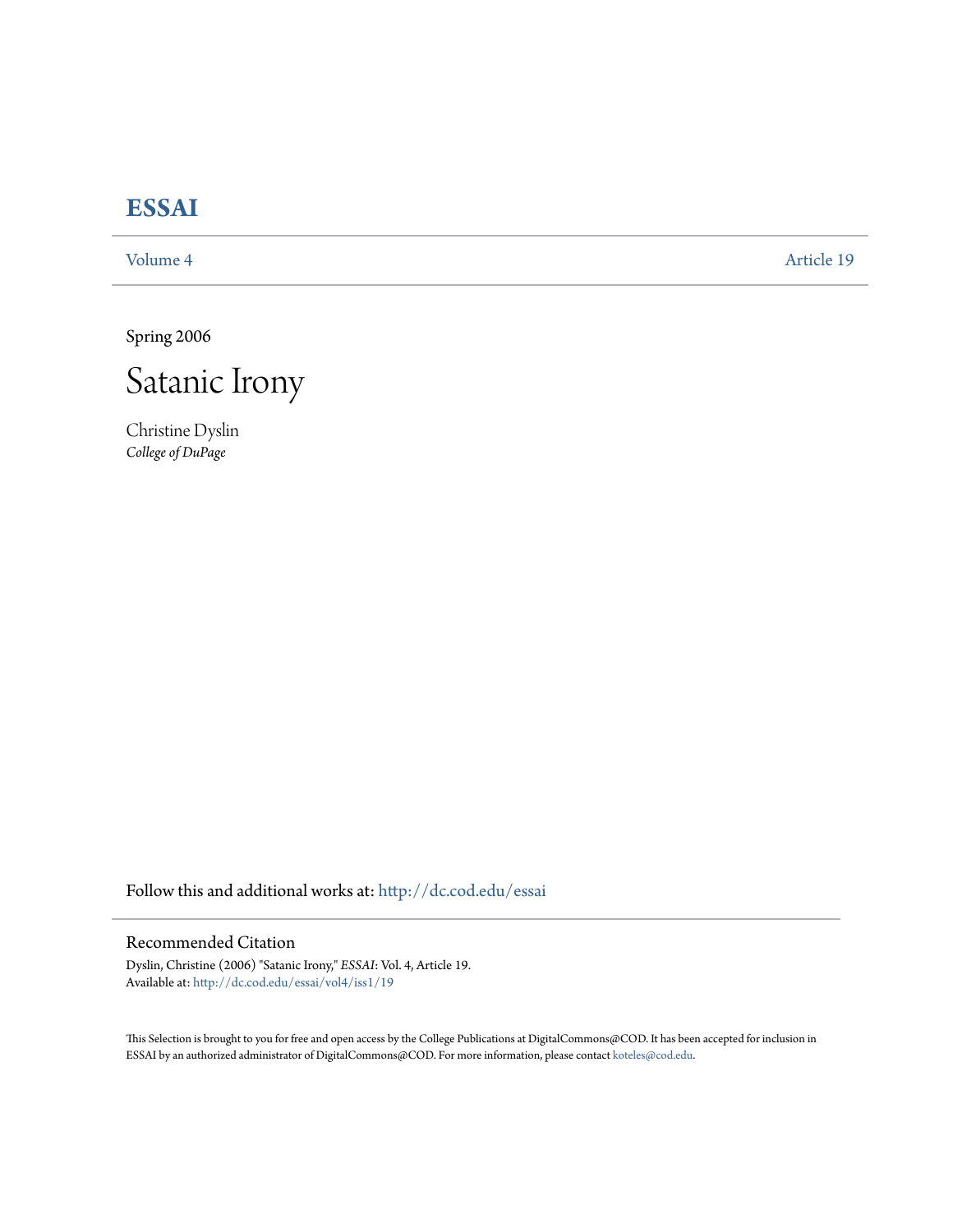Dyslin: Satanic Irony

#### Satanic Irony

#### by Christine Dyslin

## (Honors Seminar English 2220/History 2245)

The Assignment: Write a comparative analysis of the figure of Satan (or the tempter figures) in Marlowe's *Dr. Faustus and Milton's Book 1 of The Paradise Lost* from such aspects as their situations, roles, and points of view, the use of figurative language in which they are embodied, the kinds of text both writers envision, their thematic functions, and the effectiveness of their role in each text.

How pliant is this Mephostophilis? Full of obedience and humility*.*  $(1.3.28 - 29)^1$ 

hristopher Marlowe's *Tragical History of Dr. Faustus* is laden with ironies such as this one: here, while Dr. Faustus is rejoicing in what he perceives to be the obedience of the Satan figure, Mephostophilis, Satan is not truly obedient or humble or pliant. Rather, Marlowe uses Iristopher Marlowe's *Tragical History of Dr. Faustus* is laden with ironies such as this one:<br>here, while Dr. Faustus is rejoicing in what he perceives to be the obedience of the Satan<br>figure, Mephostophilis, Satan is not *Faustus* never seem to do what one would expect of the infamous tempters of Biblical mythology. There is a deep irony in the fact that Faustus is really his own undoing; Mephostophilis does not need to tempt Faustus into evil, because Faustus wills himself into it. Book One of John Milton's *Paradise Lost* offers a similar conundrum, even though Milton's Satan is of a completely different character from Marlowe's. Casting Satan as the hero of an epic worthy to be compared to Achilles is Milton's way of causing us to empathize (perhaps grudgingly) with Satan, an unaccustomed exercise for those who automatically "demonize" any Satan figure. By placing Satan figures in unfamiliar roles, performing unexpected deeds, both Milton and Marlowe capitalize on the irony of the satanic character; they challenge our preconceptions of Satan and cause us to examine our own free will.

In Marlowe's *Dr. Faustus,* the Satan figure is a conglomerate. He appears in the guise of Lucifer, Belzebub and Mephostophilis, with the agency of Mephostophilis being the most continuous representation; also, he appears almost humorously in the personifications of the seven deadly sins. These multifarious characterizations of Satan contribute to his irony; on one hand, he appears in very physical guises to help Faustus get hold of his reality, but on the other hand, his multiple personalities make him confusing and beyond Faustus's understanding of reality. Interestingly, however, Marlowe's Satan figures don't actively pursue evil. Rather, they act as agents for the working out of Faustus's will. And in fact, Mephostophilis is even seen attempting to dissuade Faustus from his desires:

> Oh, Faustus, leave these frivolous demands, Which strike a terror to my fainting soul. (1.3.80-81)

The Mephostophilis character emphasizes to Faustus that hell is a state of mind:

But where we are is hell, And where hell is there must we ever be. (1.5.119-120)

His insistence on the existential nature of hell serves as a foil for Faustus's wild acting out of his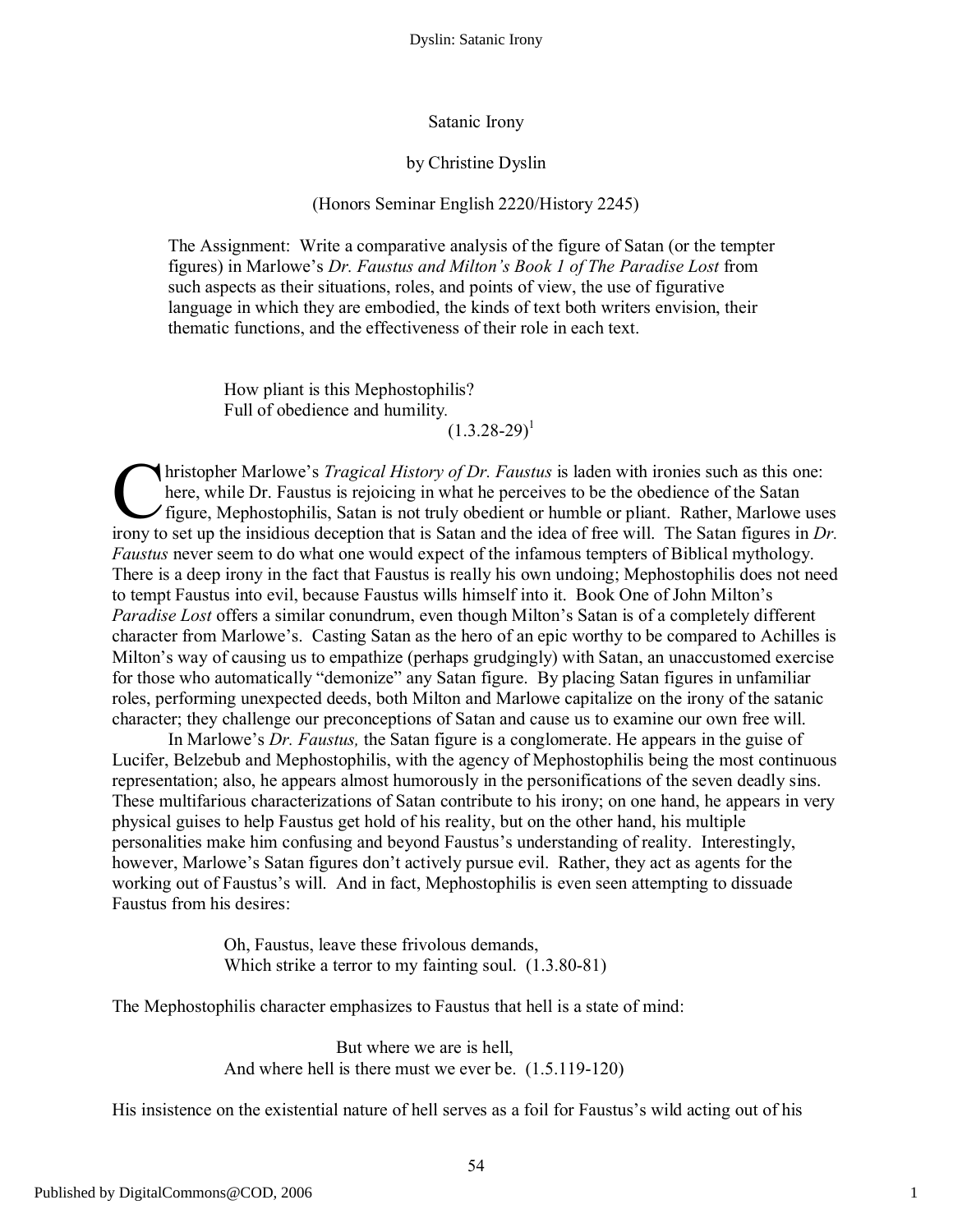fantasies. Faustus always wants sensory experience, concrete evidence; when Faustus asks Mephostophilis about the physicality of hell, Mephostophilis refuses to allow hell to be physical. Likewise, Lucifer's repeated urges to Faustus to "think on the devil" (2.1.89, 102) imply not only that hell is a state of mind, but that it involves a free choice, in that Faustus must do the thinking himself; never does Satan, in his many guises, force Faustus to choose evil, and yet Faustus never seems to grasp that he is free to choose. Faustus constantly demonstrates a misunderstanding of hell and free will; while Satan attempts to show that hell is of the mind because it must be freely chosen, Faustus only understands it in terms of the physical and the sensory. This basic misunderstanding is Marlowe's irony, and it mirrors the gap between human preconceptions of hell and what is real; we tend to believe that only our sensory experience is real, but sensory experience is an outward symbol of inner reality.

Milton's hell, in Book One of *Paradise Lost*, unlike Marlowe's, is very physical. Milton uses tangible descriptors such as "fiery gulf" (52), "furnace" (62) and "darkness visible" (63) to give us a sensory impression of a burning, tortuous place. In the same vein, his description of Satan, by comparison to Leviathan (201ff), is sensory as well. But, like Marlowe, Milton toys with the  $existential<sup>2</sup>$ :

> The mind is its own place, and in itself Can make a heaven of hell, a hell of heaven. (254-5)

Also like Marlowe, Milton here indicates that it is man's (and Satan's) free will to choose heaven or hell. Herein lies a paradox, however. Satan has chosen his rebellion to gain freedom from God's dominion:

> Here at least We shall be free; the Almighty hath not built Here for his envy, will not drive us hence: Here we may reign secure, and in my choice To reign is worth ambition, though in hell. (258-262)

He admits that hell is a place built by the Almighty and the Almighty has consigned Satan and his legions to hell; therefore, though Satan believes he has freedom to choose, in truth, he does not. Milton here demonstrates the ironic nature of free will; we believe our choices are made freely, but reality (God) is ever a constraint upon those choices.

The legend of *Dr. Faustus* was a folk tale; we know that the tale appeared as a song in print in *The Stationers' Company Register* in 1580, predating Marlowe's play setting (Springfels 7). So when Marlowe set the legend as a play, we can assume that the tale would have been somewhat familiar to Elizabethan audiences. It is important to remember the historical context of the play; our modern sensibilities tend to dismiss the Faustus character as somewhat ridiculous, but to the Elizabethan mind, a contract was a serious thing, and a contract with the devil held a supernatural awe which we can only try to understand. Nicholas Brooke reminds us that while Marlowe calls his play a tragedy, it is, perhaps more importantly, a morality play, and it is the situation more than the characters which make it appealing. "Marlowe's drama was never concerned primarily with character – his heroes are not in that sense clearly defined at all: his plays take their source from ideas, and the excitement of their presentation; and his human drama…lies…more in predicament than character" (95). The satanic figures, then, in this morality play are not the primary focus, but rather servants of the moral situation.

Book One of *Paradise Lost* is a heroic epic, and here, Satan is its hero. W.H. Auden and Norman Holmes Pearson make note of the fact that Milton is really inventing his own style; he uses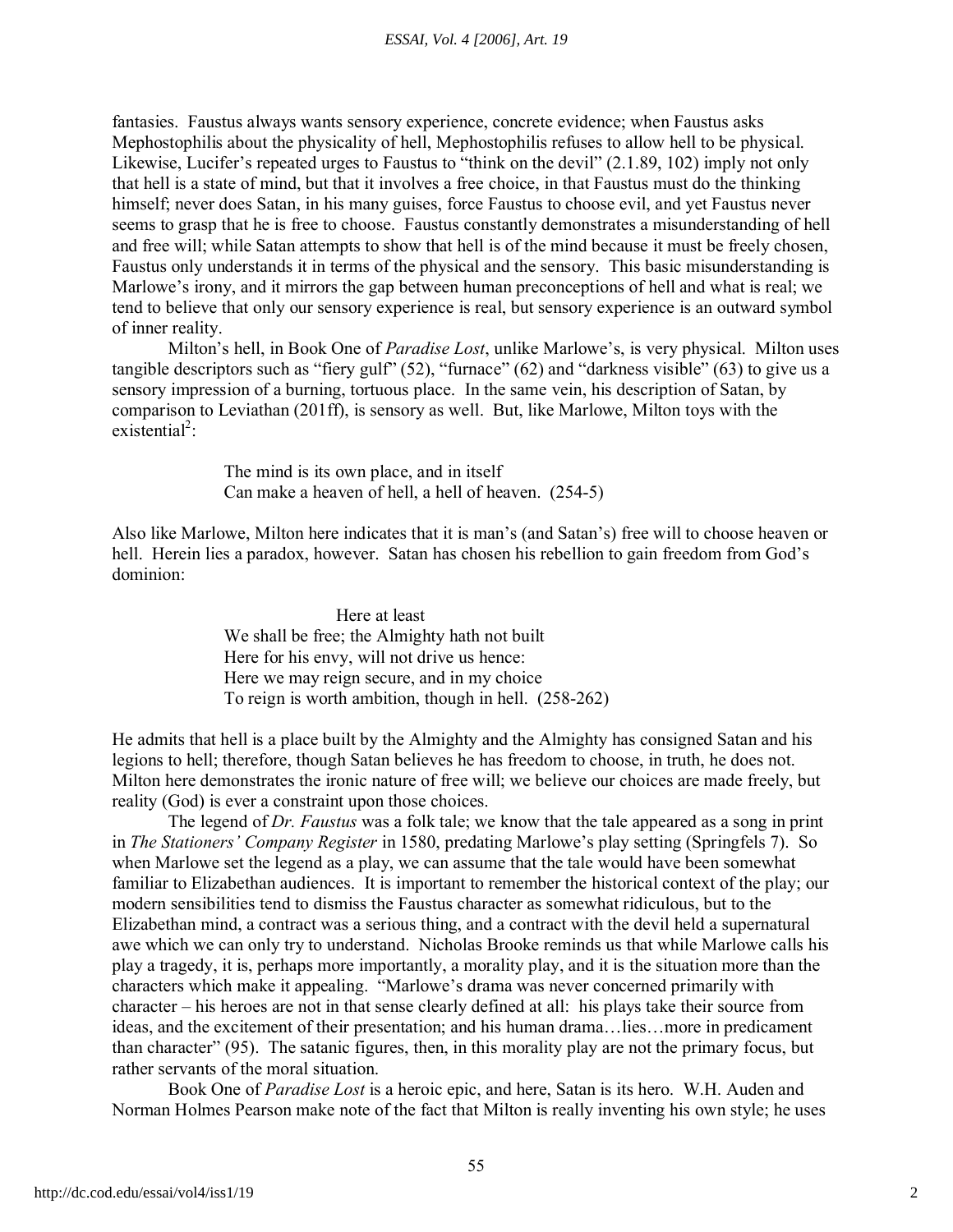blank verse like his predecessors Marlowe and Shakespeare, but because his verse is serving the epic form, his models are more appropriately Homer and Virgil (243). C.S. Lewis dismisses the enigmatic phrase "and justify the ways of God to Man" (line 26) as being subservient to the epic nature of the opening invocation: "The real function of these twenty-six lines is to give us the sensation *that some great thing is now about to begin*" (41). And indeed, Milton launches directly into the aftermath of the Fall, as Satan and his legions lay stunned in the fiery depths of hell.

> Th' infernal Serpent; hee it was, whose guile Stirr'd up with Envy and Revenge, deceiv'd The Mother of Mankind; what time his Pride Had cast him out from Heav'n, with all his Host Of Rebel Angels, by whose aid aspiring To set himself in Glory above his Peers, He trusted to have equall'd the most High, If he oppos'd; and with ambitious aim Against the Throne and Monarchy of God Rais'd impious War in Heav'n and Battle proud With vain attempt. Him the Almighty Power Hurl'd headlong flaming from th' Ethereal Sky With hideous ruin and combustion down To bottomless perdition, there to dwell In Adamantine Chains and penal Fire Who durst defy th' Omnipotent to Arms. (34-49)

It is a wondrous scene, and immediately engrossing for its style and its main figure, Satan, for whom Milton ironically shows a grudging admiration. That such a one would dare to challenge the Almighty is worthy of an epic poem.

The use of language is very different for Milton and Marlowe, but both achieve seriousness of tone, and at the same time, a sense of unreality that is purposely confusing; this tone serves to emphasize the dizzying effect of damnation as well as to display its inherent literary irony. Marlowe uses exaggeration to demonstrate Faustus's violent swings between boastful pride and self-abasement as in the following passage:

> Scarce can I name salvation, faith or heaven, But fearful echoes thunder in mine ears 'Faustus, thou art damned.' Then swords and knives, Poison, guns, halters and envenomed steel Are laid before me to dispatch myself. (2.1.19-24)

Within one short scene, Faustus climbs from these suicidal depths to challenge Mephostophilis while bragging about his own knowledge of astronomy.

> Hath Mephostophilis no greater skill? Who knows not the double motion of the planets? That the first is finished in a natural day? The second thus, as Saturn in thirty years, Jupiter in twelve, Mars in four, the sun, Venus and Mercury in twentyeight days. Tush, these are freshmen's suppositions. (2.1.48-52)

The critic Leo Kirschbaum refers to these emotional shifts as "compressed dramatic irony" and emphasizes that the effect is intentionally jarring to Marlowe's audience, showing the real battle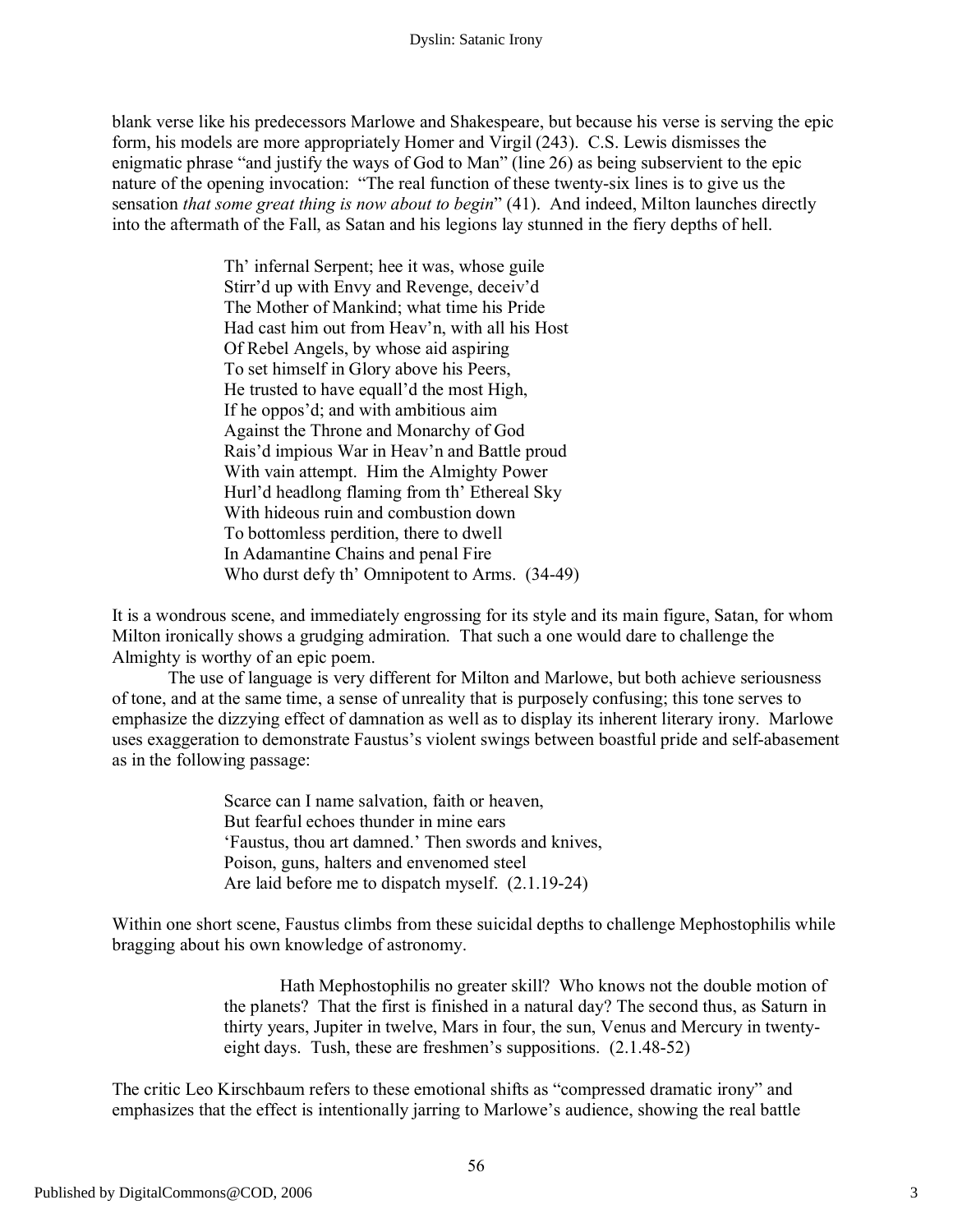raging between good and evil, God and the devil. Kirschbaum points out another, more shocking instance of Marlowe's use of dramatic irony. When Faustus finally is able to write his contract with the devil in his own blood, he utters, "*Consummatum est,"* (2.1.73) mimicking the last words of Christ on the cross. Kirschbaum interprets this phrase in two ways; literally, by signing his soul away, Faustus's hope of achieving heaven is finished, and figuratively, Kirschbaum says, "Jesus died that Faustus's soul might live; Faustus flings away this priceless gift for a mess of earthly pottage!" (84-86). Time and again, Faustus embodies the irony of free will; he possesses the freedom to make ridiculously bad choices.

Milton's use of extended simile serves not only the poetic purpose of illustrating, in heroic style, the characters and events of the epic, but the ponderous diversions from the narrative engender in the reader a sense of bewilderment, intimating the confusion of hell and emphasizing the ironic gap between what is real and what only seems to be real. In the following passage we see two similes encompassed in a single sentence; the first compares Satan's legions to the locusts called up by Moses to infest Egypt, and the second is a comparison of the legions to the Barbarian invasions of the Roman Empire.

> As when the potent rod Of Amram's Son in Egypt's evil day Wav'd round the Coast, up call'd a pitchy cloud Of Locusts, warping on the Eastern Wind, That o'er the Realm of impious Pharaoh hung Like Night, and darken'd all the Land of Nile: So numberless were those bad Angels seen Hovering on wing under the Cope of Hell 'Twixt upper, nether, and surrounding Fires; Till, as a signal giv'n, th' uplifted Spear Of thir great Sultan waving to direct Thir course, in even balance down they light On the firm brimstone, and fill all the Plain; A multitude, like which the populous North Pour'd never from her frozen loins, to pass Rhene or the Danaw, when her barbarous Sons Came like a Deluge on the South, and spread Beneath Gibraltar to the Lybian sands. (338-355)

In reading Milton's description of the Satanic legions, we travel to distant lands, we experience freezing temperatures and hot brimstone, we feel the wings of swarms of insects, and we relive two major historical catastrophes. Certainly this dizzying array of experiences contributes to the ironic sense of confusion which Milton intends to create in his hell; we are not sure where the simile ends and hell begins, what is real and what only imagined. It is the character of Satan himself, however, into whom Milton pumps the greatest irony; C.S. Lewis describes him as "sawing off the branch he is sitting on" (96). When Satan gives his speech to rally his legions, he attempts, almost comically, to explain the reason for their defeat and consequent consignment to hell:

> But he who reigns Monarch in Heav'n, till then as one secure Sat on his Throne, upheld by old repute, Consent or custom, and his Regal State Put forth at full, but still his strength conceal'd,

4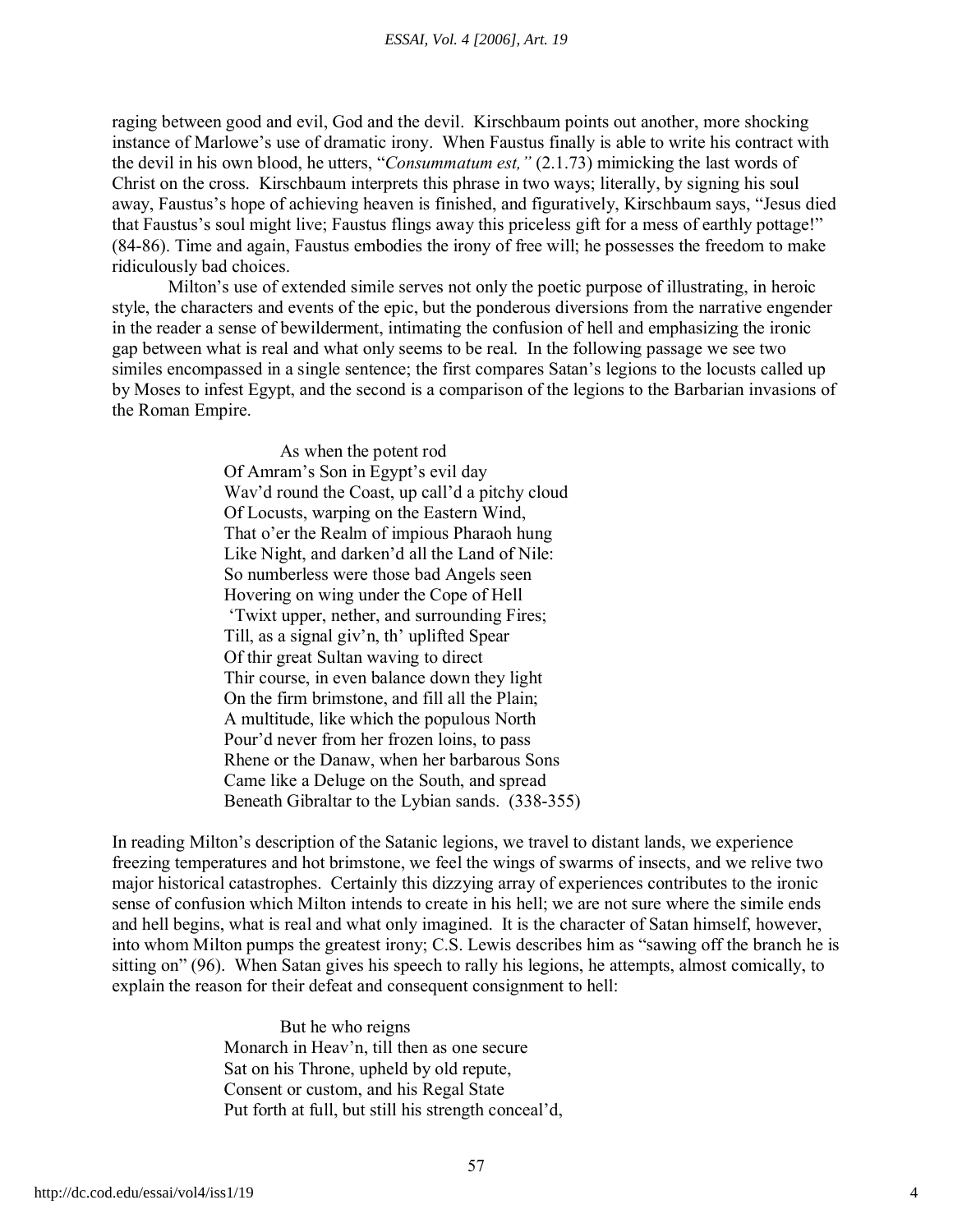Which tempted our attempt, and wrought our fall. (637-642)

Satan's attempt at logic is flawed and certainly ironic; he explains that the fault for the current undesirable circumstances of his legions lies with God, who really rules only because it is customary for him to do so, and who hides his true strength and tempts (isn't that Satan's occupation?) the rebellion. Lewis muses about why Satan is such an engrossing character. He posits that for Milton, as for any author writing about an evil character, it is relatively easy to take the wickedness which we as civil human beings must restrain in ourselves and release it into a character which is at once fascinating and revolting. "All that is said about Milton's 'sympathy' with Satan, his expression in Satan of his own pride, malice, folly, misery, and lust, is true in a sense, but not in a sense peculiar to Milton. The Satan in Milton enables him to draw the character well just as the Satan in us enables us to receive it"  $(101)$ .

The literary Satan is an attractive character because he is ironic; he draws us to him because he seems to have our human qualities, and he repels us because we see in him our human flaws and the futility of what we believe is our free will. It is this inherent irony in the character of Satan which makes him fertile ground for great literature. As was apparent with Sir Galahad, characters which are all goodness are uninteresting; we cannot see ourselves in such a character. We like to see our own rebellions enacted in literature, and a great author helps us to find redemption hidden in the dire consequences:

> Regard his hellish fall, Whose fiendful fortune may exhort the wise Only to wonder at unlawful things, Whose deepness doth entice such forward wits, To practice more than heavenly power permits. (Epilogue)

#### **Notes**

 $1$  All references to the play are to the following edition of the play and will be indicated by act, scene, and lines: Marlowe, Christopher. *The Tragical History of Dr. Faustus. The Longman Anthology of British Literature*. Vol. 1B. Gen. Ed. David Damrosch. New York: Longman, 2003. 1143-1191.

2 All references to the *Book 1* of the epic are to the following edition: Milton, John. *Paradise Lost, Book 1. The Longman Anthology of British Literature*. Vol. 1B. Gen. Ed. David Damrosch. New York: Longman, 2003. 1837-1856.

### Works Cited

- Auden, W.H., and Norman Holmes Pearson. "Poets of the English Language." *The Critical Response to John Milton's Paradise Lost*. Ed. Timothy C. Miller. Westport, CT: Greenwood Press, 1997. 243.
- Brooke, Nicholas. "The Moral Tragedy of *Dr. Faustus.*" *Critics on Marlowe.* Ed. Judith O'Neill. Coral Gables, FL: University of Miami Press, 1969. 93-114.
- Kirschbaum, Leo. "*Dr. Faustus:* A Reconsideration." *Critics on Marlowe.* Ed. Judith O'Neill. Coral Gables, FL: University of Miami Press, 1969. 80-93.